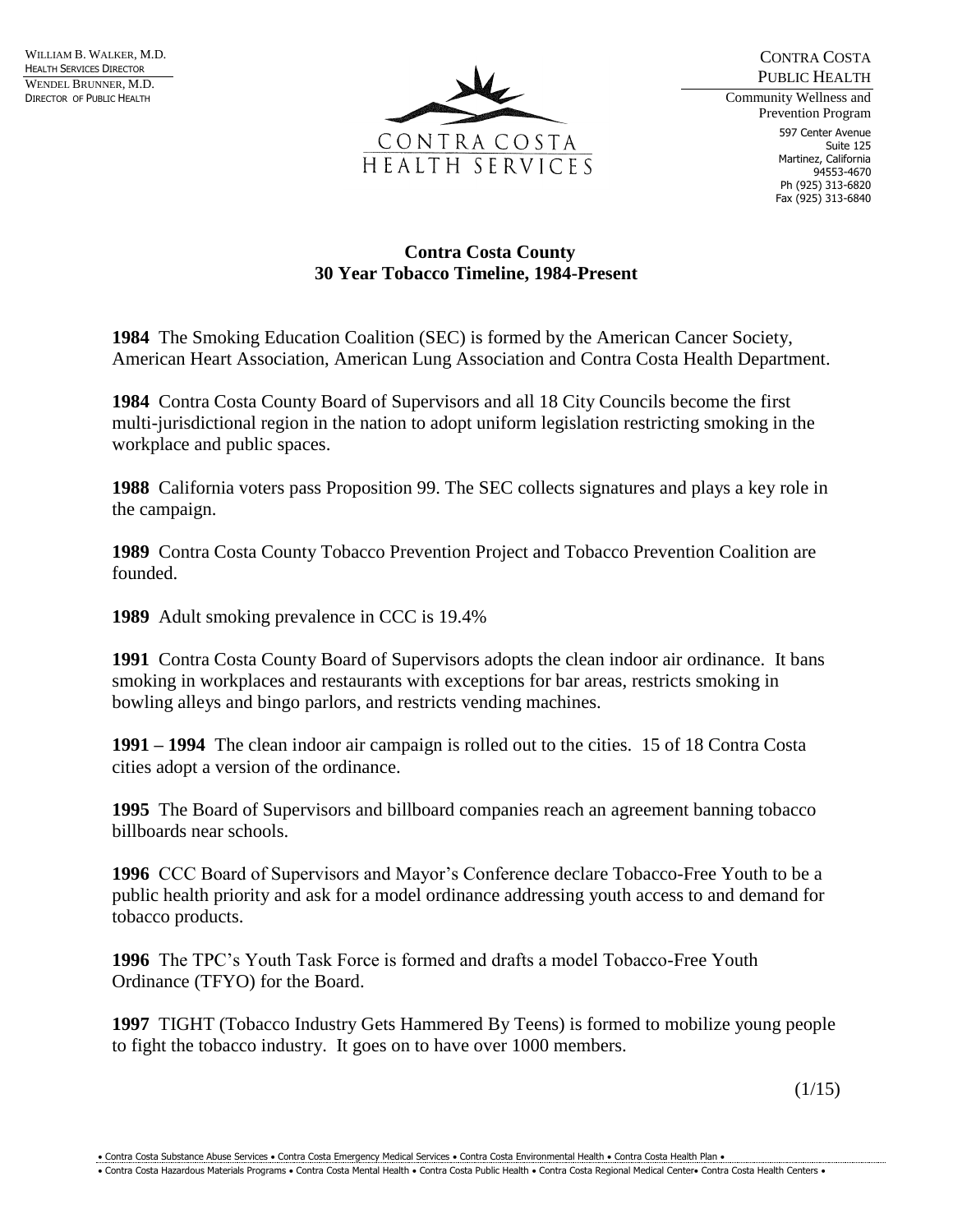**1998** AB13 is fully implemented, creating smoke-free bars.

**1998** The Board of Supervisors adopts the TFYO. It restricts tobacco advertising and promotions, bans self-service displays and includes a licensing provision.

**1999 – 2004** The TFYO is rolled out to the cities. By 2004, 16 cities have adopted the TFYO and some version of licensing.

**2001** The US Supreme Court strikes down a Massachusetts resolution restricting tobacco advertising saying the restrictions violate the FCLAA (Federal Cigarette Labeling and Advertising Act).

**2001** The California Department of Health Tobacco Control Section approaches the Tobacco Prevention Project to provide technical assistance statewide to youth advocacy groups.

**2001 – 2004** Contra Costa Health Services and the Sheriff's Office receive an enforcement grant for workplace smoking laws, sales to minors laws and the TFYO.

**January 2002** The Sheriff's Office begins AB13 undercover operations in workplaces.

**July 2002** The Sheriff's Office begins undercover buying operations in stores and finds an illegal sales rate of 37%.

**2002** The adult smoking prevalence rate falls to 13.7%, a 31.1% decrease from 1990.

**January 2003** After 6 months of active enforcement of PC308a, the Sheriff's office finds a 2% illegal sales rate to minors.

**January 2003** The Board of Supervisors revises its licensing ordinance and requires all tobacco retailers to obtain a license annually.

**February 2003** Empowerment Through Action ( ETA), a youth group in West County, successfully urges the City of Richmond Police Department to enforce tobacco laws.

**March 2003** 14 of Contra Costa's 19 cities receive Gold and Platinum Lung awards for smokefree workplace compliance rates of 85% and higher.

**October 2003** The first license in the state is suspended for an illegal sale to a minor in Contra Costa County.

**January 2004** AB846, state law prohibiting smoking within 20 feet of main entrances, exits, and operable windows of government buildings, is enforced.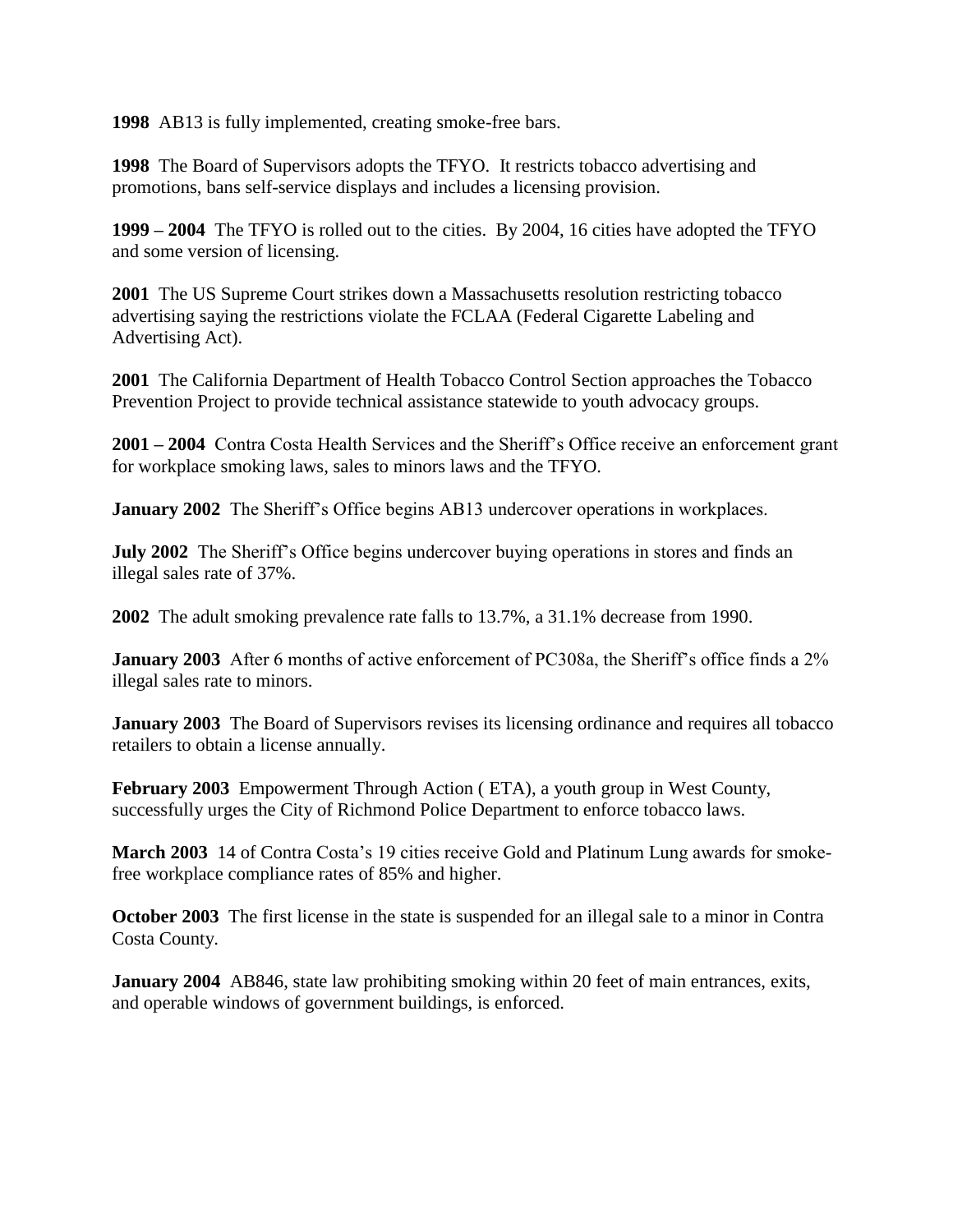**April 2004** At the urging of ETA, the City of San Pablo becomes the  $17<sup>th</sup>$  city to adopt the Tobacco-Free Youth Ordinance, and the  $6<sup>th</sup>$  City to require all tobacco retailers to obtain a license to sell tobacco.

**June 2004** Enforcement of PC308(a) and the Tobacco Retailer License Ordinance brings the illegal sales rate of tobacco to minors in unincorporated Contra Costa County down to 7%.

**January 2005** The TPC holds a panel presentation "Secondhand Smoke in Tribal Casinos and Resorts".

**April 2005** Empowerment Through Action (ETA) youth conduct a community walkaround in the City of Richmond in preparation for a City Council study session on signage and tobacco retailer licensing.

**May 2005** Policy Paper on "A Tool for Reducing Youth Access to Tobacco: The Tobacco Retailer Licensing Ordinance" is released by Tobacco Prevention Coalition.

**January 2006** CA Air Resources Board (CARB) designates secondhand smoke a "toxic air contaminant".

**January 2006** City of Richmond adopts a universal tobacco retailer licensing ordinance, after hearing testimony from ETA youth on results of their community walkaround.

**March 2006** The Tobacco Prevention Coalition endorses, and the Tobacco Prevention Project releases "Policy Options for Reducing Secondhand Smoke Exposure Among Contra Costa Residents and Workers and Improving Health".

**May 2006** Tobacco Prevention Project is awarded the "Most Collaborative Partner" Certificate of Appreciation by the Contra Costa Youth Commission.

**June 2006** The US Surgeon General declares that there is "no safe level of exposure" to secondhand smoke.

**September 2006** Concord City Council adopts a Tobacco Retailer Licensing Ordinance.

**October 2006** The Board of Supervisors becomes the fifth jurisdiction in the state to adopt a model Comprehensive Secondhand Smoke Protections Ordinance, strengthening indoor protections and prohibiting smoking in outdoor areas such as building doorways, parks, outdoor dining areas, service areas and common areas of multi-unit housing residences.

**November 2006** As part of the Comprehensive Secondhand Smoke Protections Ordinance, the Contra Costa Regional Medical Center becomes a smoke-free campus.

**December 2006** Senator Mark DeSaulnier receives a Clear Air Award from the California Clean Air Project (CCAP) for championing a model comprehensive outdoor secondhand smoke ordinance in Contra Costa County.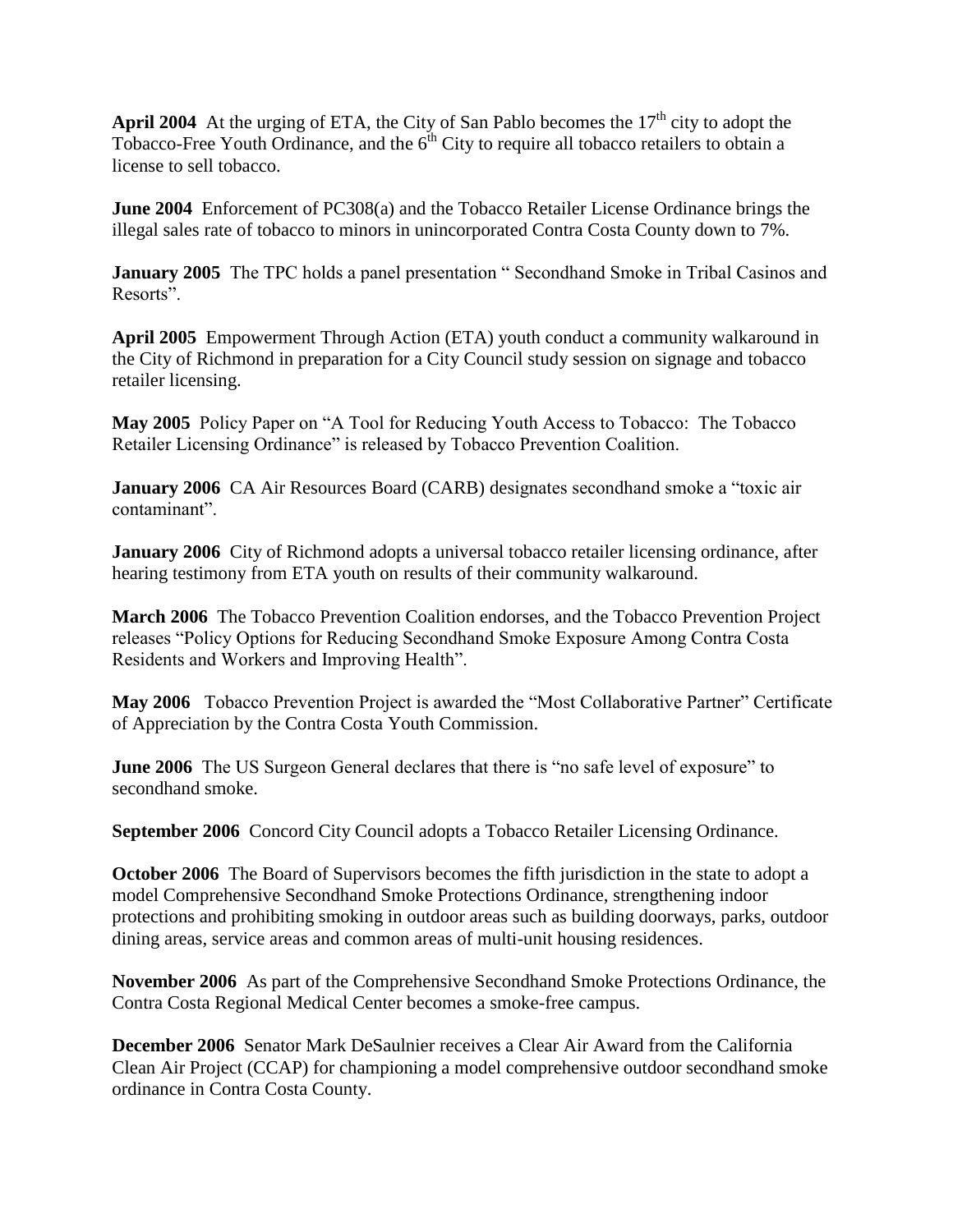**January 2007** The statewide "smoke-free cars" law is implemented, prohibiting smoking in cars when youth under the age of 18 are present.

**July 2007** Pleasant Hill is the first city in the county to adopt a "no smoking within 20 feet of building doors and windows" ordinance, excluding bars and restaurants.

**October 2007** Concord is first jurisdiction in county, perhaps the state, to include "examination" of the feasibility of a secondhand smoke protections ordinance" in its General Plan.

**November 2007** Kaiser-Permanente implements its smoke-free campus policy.

**January 2008** Stoneman Village in Pittsburg goes " smokefree" in all of its housing units, perhaps the first in the county to do so.

**May 2008** TPC hosts special presentation on " How the Tobacco Industry has Targeted Inner Cities and the African-American Community" with Dr. Valerie Yerger.

**September 2008** John Muir Medical Center implements its smoke-free campus policy.

**January 2009** American Lung Association issues its Tobacco Control Report Card, giving the county a "B" for reducing smokefree outdoor air, smokefree housing and reducing sales to minors; failing grades were given to all cities other than San Ramon and Clayton.

**March 2009** DROC (Discovering the Reality of Our Community) youth met with Richmond City Councilmembers and staff to discuss the need to reduce allowable storefront signage.

**May 2009** Martinez becomes the first city in Contra Costa County to adopt a Comprehensive Secondhand Smoke Protections Ordinance strengthening indoor protections; prohibiting smoking in outdoor areas such as building doorways, parks, outdoor dining areas, service areas and common areas of multi-unit housing (MUH) residences; and strengthening other protections in MUH.

**June 2009** Contra Costa County Tobacco Prevention Coalition celebrates it's 25<sup>th</sup> anniversary!

**June 2009** Richmond becomes the second city in Contra Costa County to adopt a Comprehensive Secondhand Smoke Protections Ordinance, closing the labor code loopholes; prohibiting smoking in outdoor areas; prohibiting smoking in indoor and outdoor common areas of multi-unit housing; and additional enforcement measures.

**June 2009** Pinole adopts a "no smoking in parks and on trails" ordinance and includes city parking lots, open spaces and all public events such as farmer's markets.

**July 2009** Richmond becomes the first city in Contra Costa County to adopt a Smokefree Multi-Unit Housing Ordinance, possibly the strongest in the nation, prohibiting smoking in 100% of all multi-unit housing units (buildings with two or more units) by January, 2011 and adding additional enforcement measures.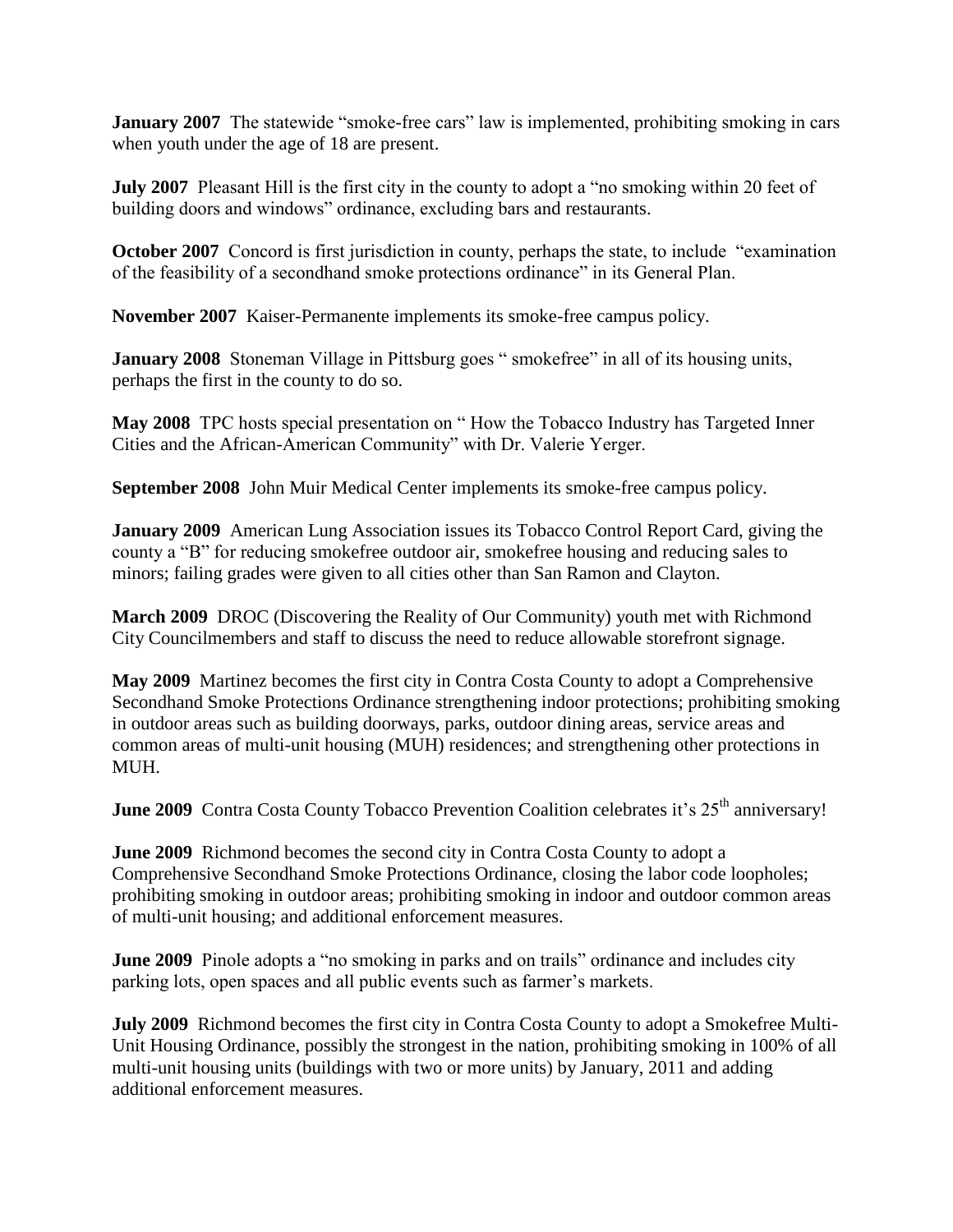**September 2009** Concord adopts "administrative remedies" to prohibit smoking in Public Parks, Trails and Open Spaces.

**September 2009** Martinez and Richmond were presented with the California Clean Air Project's Clean Air Award.

**October 2009** Contra Costa County Board of Supervisors strengthens the County's Secondhand Smoke Protection Ordinance to require landlord disclosure of smoking permitted and nonsmoking multi-unit housing units as well as enforcement measures.

**March 2010** Contra Costa County Board of Supervisors votes to increase the Tobacco Retailer Licensing Fee from \$160 to \$287.

**April 2010** Pleasant Hill adopts a Secondhand Smoke Protections Ordinance that prohibits smoking in certain outdoor areas such as building doorways, service areas and common areas of multi-unit housing (MUH) residences; requires 50% of all existing MUH units to be smokefree within five years; 100% of all new MUH units to be smokefree and MUH landlord disclosure of smoking areas.

**April 2010** Pinole adopts a Comprehensive Secondhand Smoke Protections Ordinance, closing the labor code loopholes; prohibiting smoking in outdoor areas; prohibiting smoking in indoor and outdoor common areas of multi-unit housing within 20 feet of a doorway, operable window air duct, and ventilation system of individual units; and in 100% of units in new apartment buildings.

**May 2010** Richmond adopts a law that prohibits new "tobacco shops", restricts tobacco sales to automobile service stations, convenience stores, grocery stores, and supermarkets and requires conditional use permits for tobacco sales in these types of businesses.

**October 2010** The Contra Costa County Board of Supervisors strengthens the County's Secondhand Smoke Protection Ordinance including designation of all new multi-unit housing units as 100% smokefree and prohibiting smoking on all balconies, decks, patios and carports of multi-unit housing.

**October 2010- November 2011** The Contra Costa Board of Supervisors, Richmond, Martinez, San Pablo and Pittsburg adopt resolutions supporting Food and Drug Administration banning of menthol in tobacco products.

**May 2011** Pleasant Hill Recreation and Parks District adopts a smokefree ordinance for District parks, facilities and open spaces.

**September 2011** Danville adopts an ordinance that prohibits smoking in all town-owned and/or maintained recreational areas.

**October 2011** Concord adopts an ordinance that prohibits smoking in the 17-block Todos Santos Downtown Business District.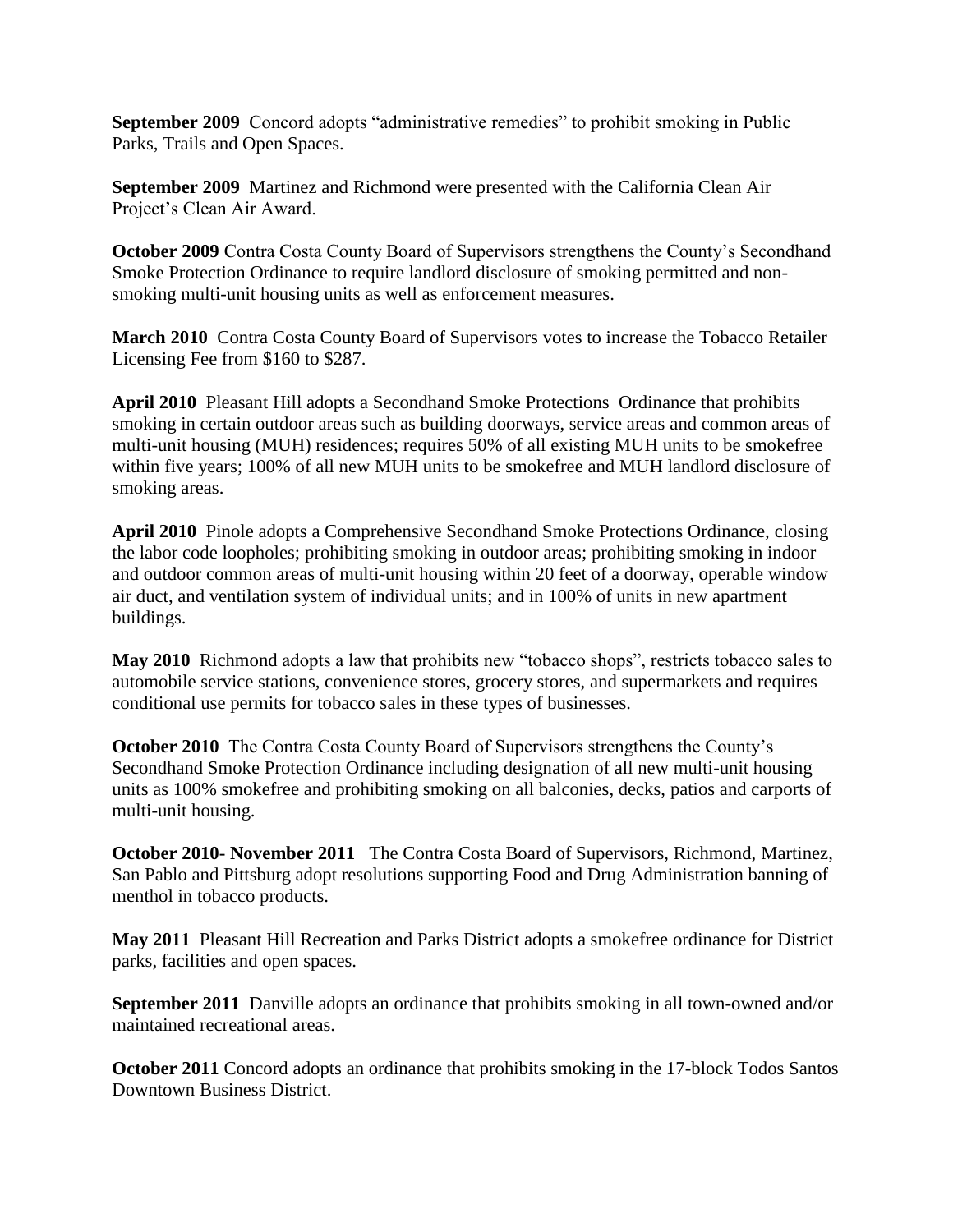**December 2011** Tobacco Retailer Licensing continues to be enforced for the unincorporated County. Rate of illegal tobacco sales to minors in 2011 is 16%.

**December 2012** Tobacco Retailer Licensing continues to be enforced for the unincorporated County. Rate of illegal tobacco sales to minors in 2012 is 6%.

**April 2013** The Contra Costa Board of Supervisors votes to regulate electronic cigarettes and other (non-prescription) nicotine delivery devices by prohibiting the use of these in areas where cigarette smoking is prohibited and requiring a County Tobacco Retailer License for those retailers who sell these devices.

**February 2013** San Ramon adopts a Comprehensive Secondhand Smoke Protections Ordinance, prohibiting smoking in doorways, outdoor dining, parks and public events. Multi-unit housing protections include common indoor and outdoor areas of residences; balconies, patios, decks and carports; and all areas within 20 feet of doors and windows of multi-unit housing residences.

**September 2013** Concord extends smokefree Todos Santos Business District to the entire Downtown Pedestrian Zoning District.

**November 2013** Lafayette adopts a comprehensive citywide secondhand smoke ordinance including doorways, outdoor dining, parks and public events. Multi-unit housing protections include inside all new units, common indoor and outdoor areas of residences; balconies, patios, decks and carports; and all areas within 25 feet of doors and windows of multi-unit housing residences. Existing units will convert to smokefree upon a change in tenancy.

**October 2013** Walnut Creek adopts a comprehensive citywide secondhand smoke ordinance including a smokefree downtown, doorways, outdoor dining, parks and public events. Multi-unit housing protections include inside all existing and new units, common indoor and outdoor areas of residences; balconies, patios, decks and carports; and all areas within 25 feet of doors and windows of multi-unit housing residences.

**November 2013** Lafayette becomes the eighth Contra Costa community to adopt a comprehensive citywide secondhand smoke ordinance including public doorways, outdoor dining, in city-owned parks and public events and service areas. Multi-unit housing protections include inside all new units, common indoor and outdoor areas of residences; balconies, patios, decks and carports; and all areas within 25 feet of doors and windows of multi-unit housing residences. Existing units will convert to smokefree upon a change in tenancy.

**December 2013** Richmond City Council votes to regulate the use of electronic cigarettes where smoking tobacco is prohibited.

**June 2014** Contra Costa County Board of Supervisors votes to create 100% smokefree county property campuses, including parking lots, for every property owned or leased by the County.